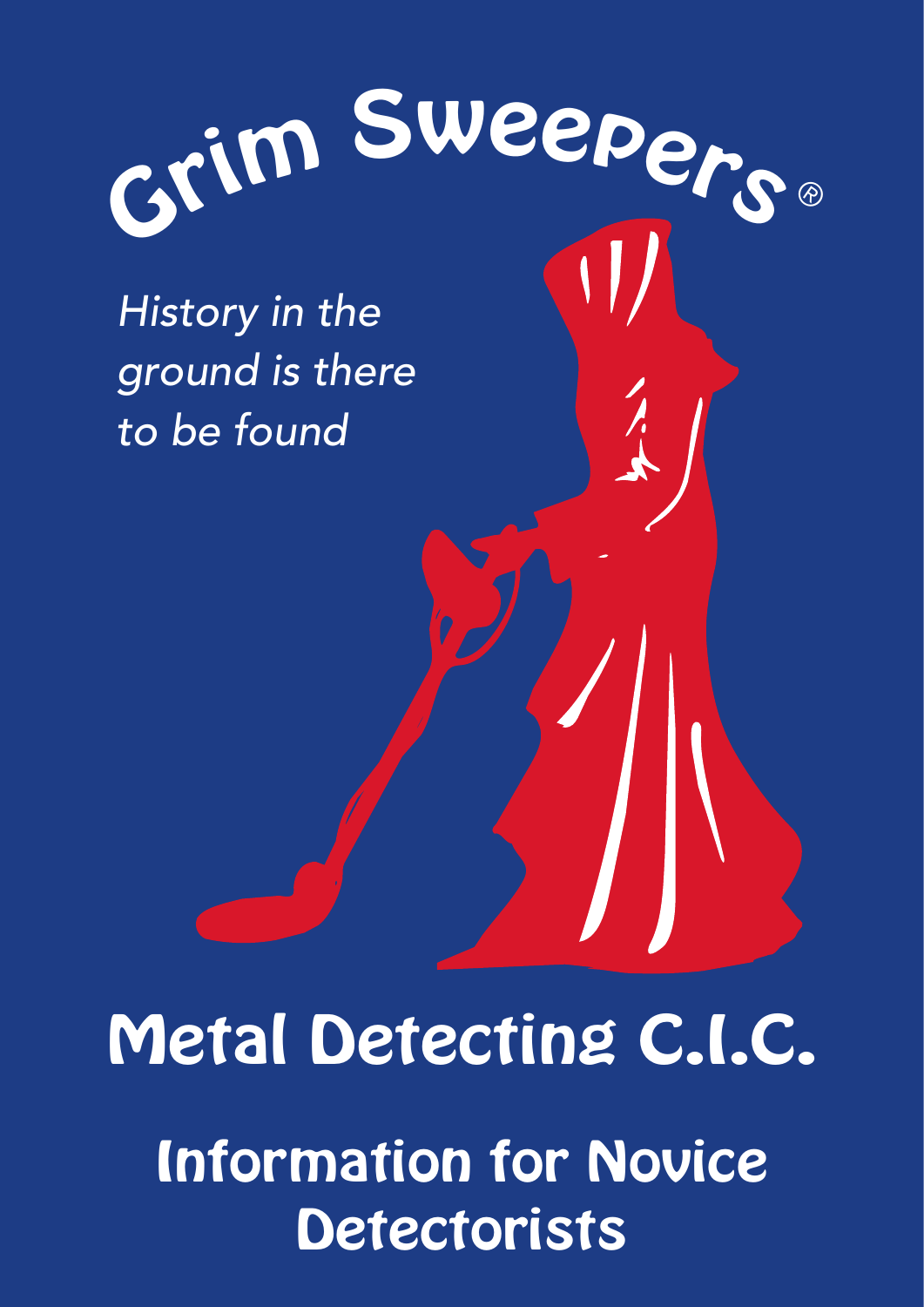Thank you, in advance, for taking the time to read this leaflet. Hopefully the following information will give you a better insight into us, our hobby and equipment and, most importantly, to address any worries or concerns you may have about our activities.





07951 476328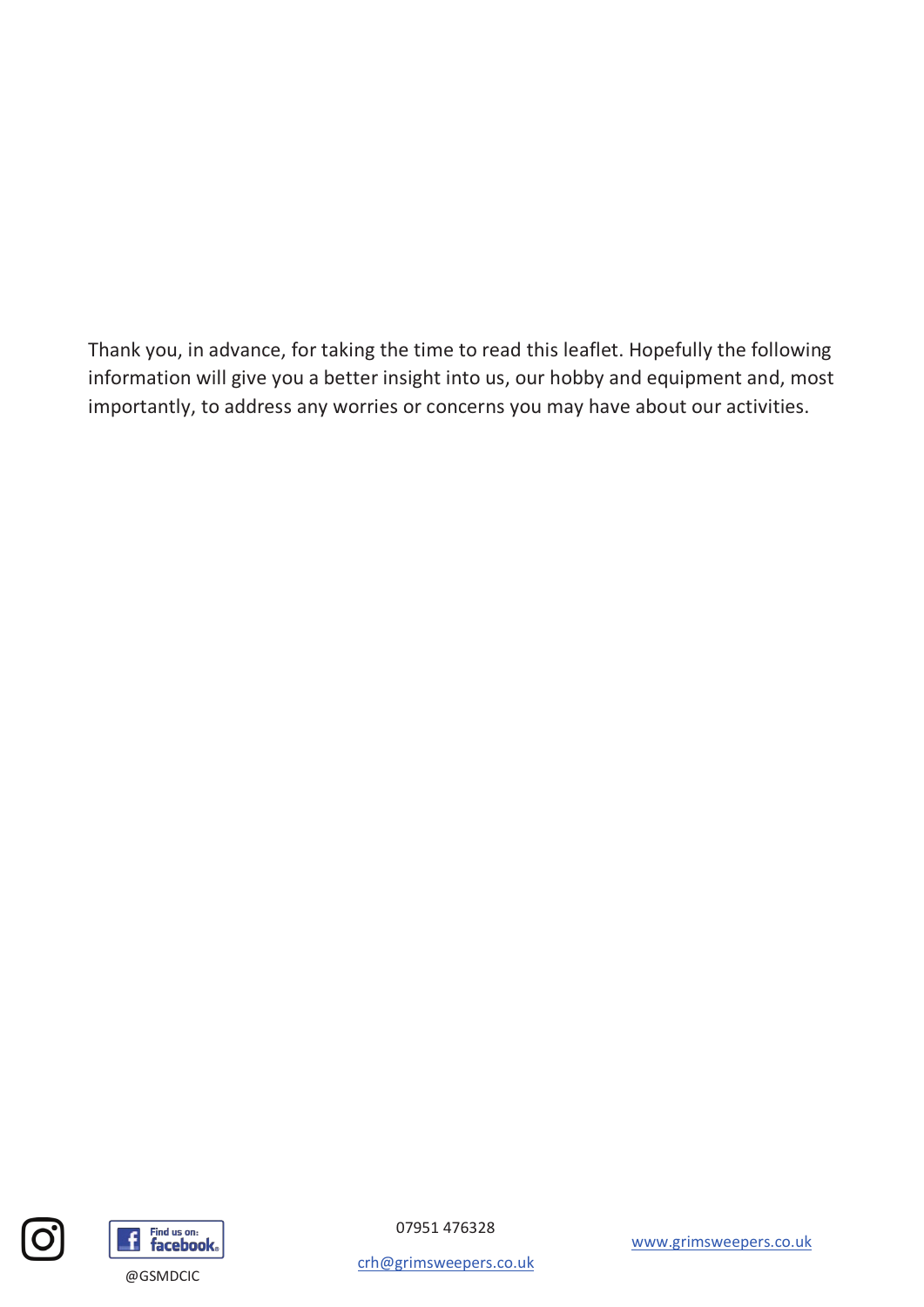| Page 3  | The Detectorists (Grim Sweepers Metal Detecting C.I.C. - GSMD C.I.C.) |
|---------|-----------------------------------------------------------------------|
| Page 5  | National Council for Metal Detecting (NCMD)                           |
| Page 6  | The Portable Antiquities Scheme / Reporting Finds                     |
| Page 7  | <b>Treasure Valuations Committee</b>                                  |
| Page 8  | Our Equipment                                                         |
| Page 9  | <b>Coins of Britain</b>                                               |
| Page 10 | Rulers of England Through the Ages 1066-1685                          |
| Page 11 | Hammered Coins of England                                             |
|         |                                                                       |
| Page 12 | 20 Benefits of Metal Detecting                                        |
|         |                                                                       |

# **Metal Detecting**





 $\sigma$ 

07951 476328

www.grimsweepers.co.uk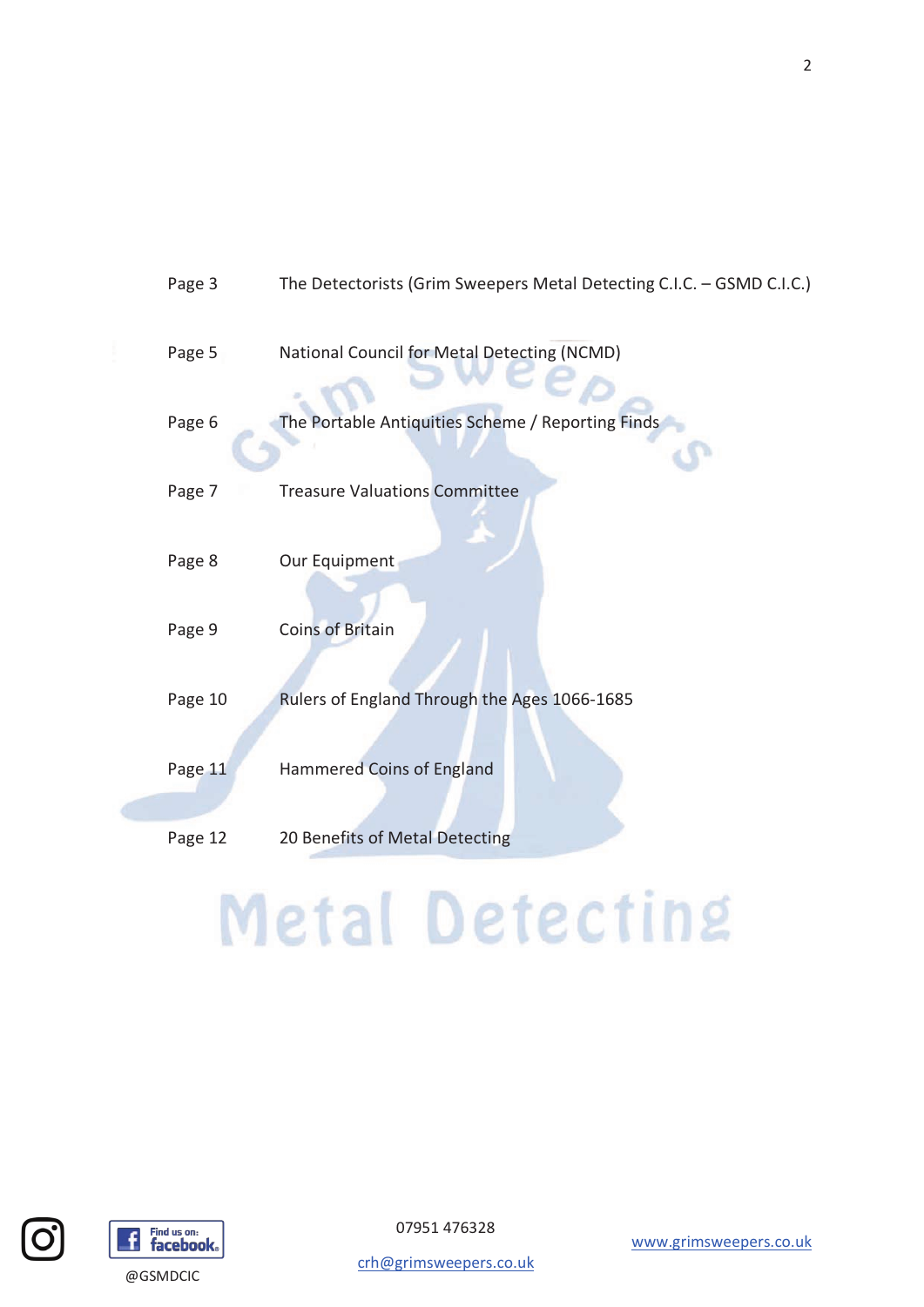### The Detectorists (Grim Sweepers Metal Detecting C.I.C. – GSMD C.I.C.)

GSMD C.I.C. is for enthusiastic detectorists in Cornwall, by invitation. The founder, Chris Horner, set up the group to help those new to the hobby get valuable insight into the how's, whys and wherefores associated with metal detecting. Chris has now developed the group into a community interest company (C.I.C.) in order to open the experience to those living with poor mental health, by way of respite from their daily struggles (see "GSMD C.I.C." for more).

Chris has been metal detecting for over 15 years, with most of his early experience gained in the North East, and East, of England – allowing him access to some of the country's most popular detecting sites ranging from Northumberland, through York to Lincolnshire.

Metal detectorists, as a whole, simply have a love for finding and collecting old things! Mistakenly referred to as "treasure hunters", GSMD C.I.C. members simply collect coins and artefacts from our past. Most finds have little, if any, financial value; however, finds are declared to the landowner and we are more than happy to present finds for independent valuation, should the landowner request more information on the item(s).

GSMD C.I.C. normally try to detect once a week, with five to ten attendees (work and weather permitting); we rely on the goodwill of landowners and farmers to grant permission to detect on their land, when fields are in a suitable condition. Detectorists prefer fields that are ploughed on a regular basis; however, any land that has been ploughed in the past 15-20 years can be productive (from a detecting viewpoint).

GSMD C.I.C. are willing to pay the landowner for a day's detecting  $-$  some farmers prefer that money goes directly to a charity of their choice; whilst others are happy to be compensated in other ways (such as a bottle of a favourite tipple, if appropriate). An agreement to split finds 50:50 is also standard practice.

All are members of the NCMD which has a code of conduct and liability insurance cover for up to £10 million pounds, as well as active participation in the Portable Antiquities Scheme.

### GSMD C.I.C. Metal Detecting

Our mission is to bring the joy and tranguillity of metal detecting to people of all ages, who are experiencing mental health issues in their everyday life.

Through the guided metal detector activity, participants benefit from being out in nature, learning a new skill and most importantly building relationships with people from their community and the community of metal detectorists.

Metal detecting is an immersive experience, where the senses are focused on the metronomic sweep of the detector and the anticipation of discovery. This process brings about a release from low level mental health issues such as stress, anxiety and depression.



Find us on: facebook.

07951 476328

@GSMDCIC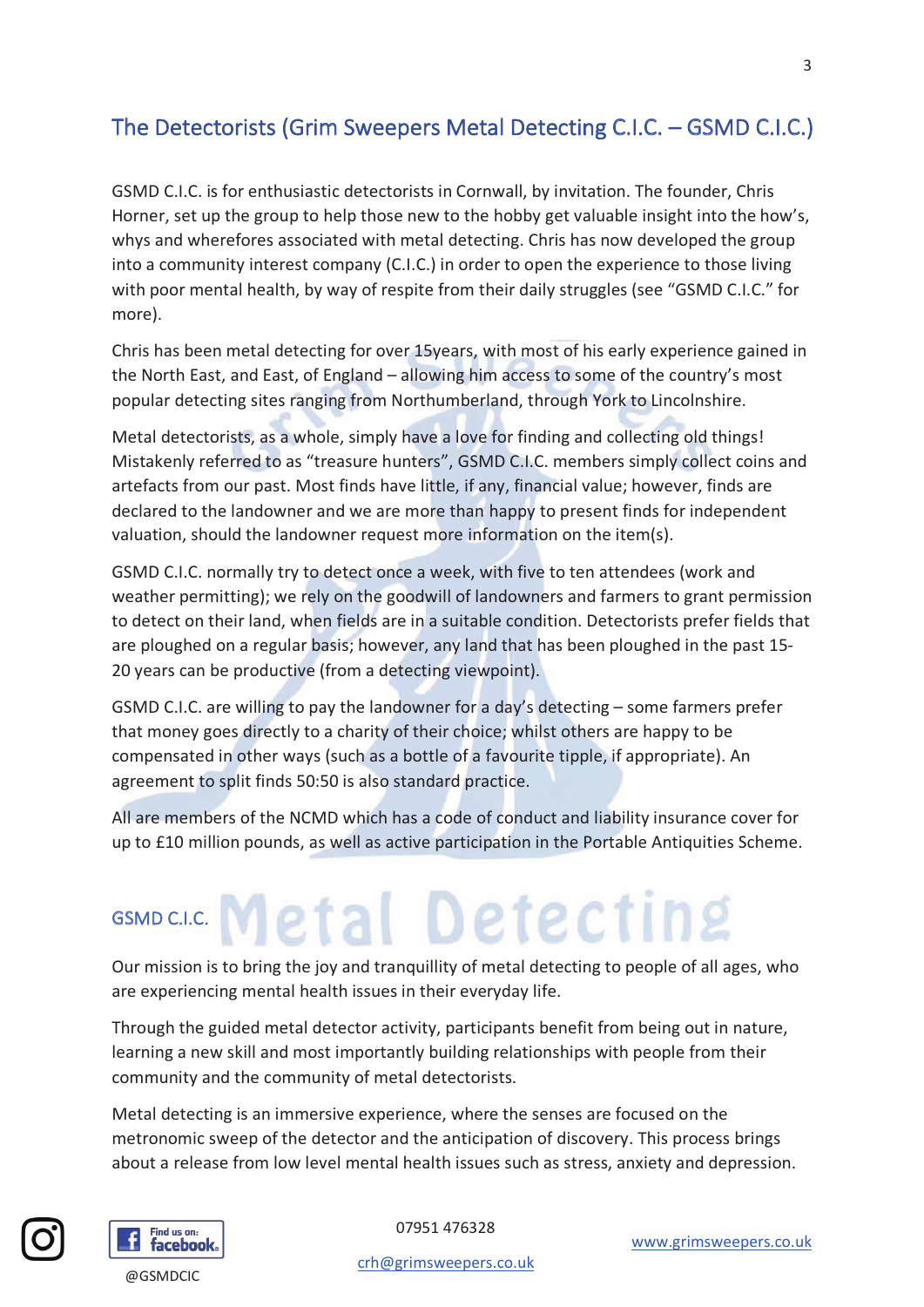We advocate an approach which is based in mindfulness techniques, bring people into the moment and away from the issues their mental health illness locks them into.

The service is open to people of all ages experiencing mental health issues and disadvantage as a result. We have worked closely with local support agencies to develop referral routes from Man Down CIC, CHICKS, Kernow Carers and the "Together for Families" initiative: as well as referrals from GP Social Prescription and Positive People (CHAOS Café).

Participants include people:

- " who have been referred from GP Social Prescription;
- $\mathbf{u}$ who experience poor mental health;
- who are young carers and would benefit from outdoor activities, by way of respite from their caring role:
- " including families in vulnerable situations as a result of crime, poverty or health;
- who want to go outdoors/be active, but are restricted due to lack of access to transport.

Sessions are delivered as one-to-one or group sessions, based on the needs of the individual. We provide a minimum of six (and up to eight) sessions per individual, again dependant on needs and the positive response they have to the activities.

We asked fellow metal detectorists, via social media "How does metal detecting make you feel?" and received over 200 responses, who all said the same thing - whether they have PTSD, depression, anxiety – it's their escape. They spend time outside, on their own but also making new friends and getting support from others. So if you're reading this having joined us through one of the support agencies - you're not alone, we hope you find it as helpful for vourself as we all do.  $\odot$ 

# **Metal Detecting**





07951 476328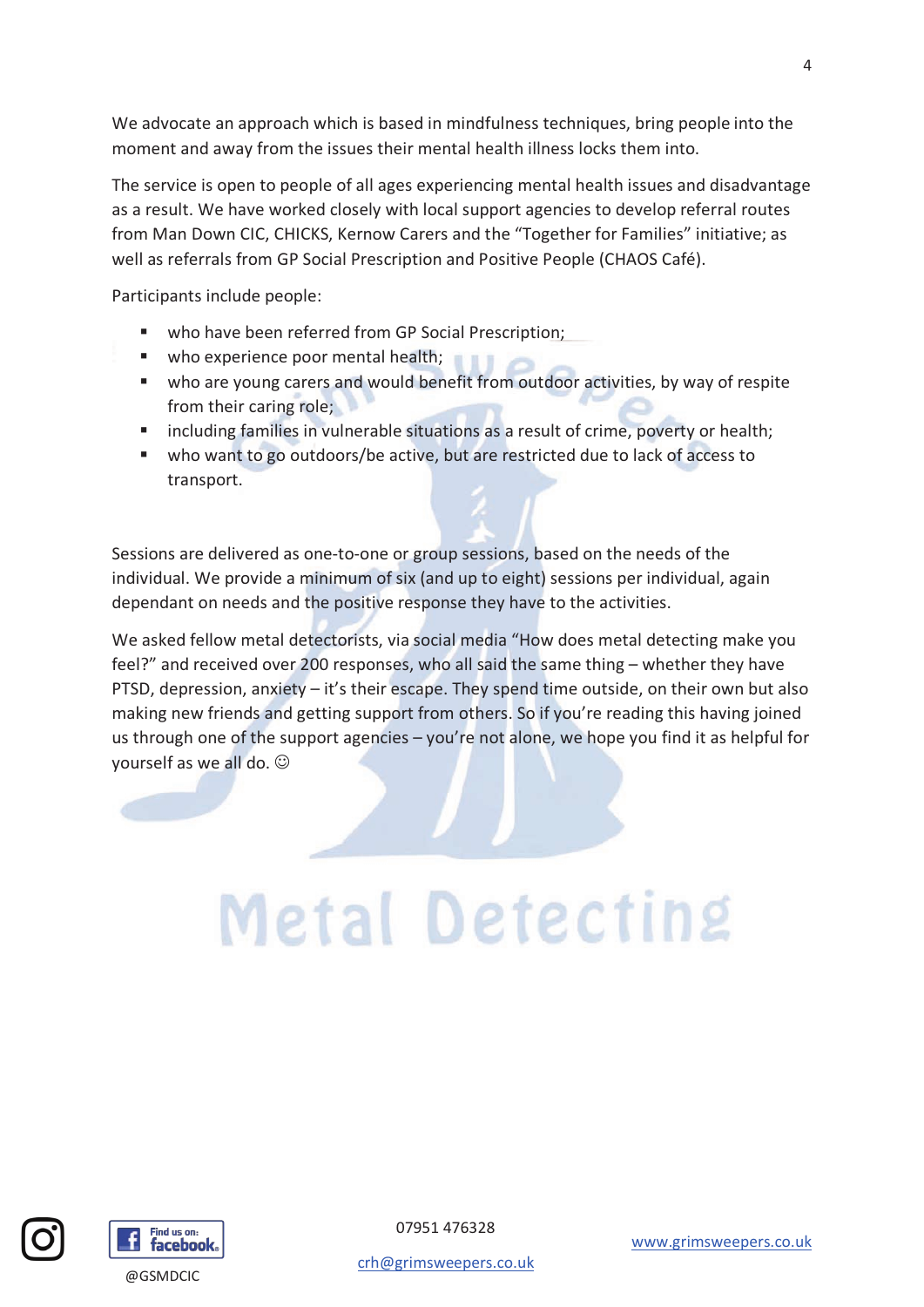### **National Council for Metal Detecting (NCMD)**

All members of GSMD C.I.C. and those who may, from time to time, detect with the group, are individual members of NCMD

"The National Council for Metal Detecting is a representative body of elected volunteers formed in 1981 to provide a means whereby responsible metal detector users would have a democratic forum to discuss problems affecting the hobby and to provide an authoritative voice to counter ill-informed and frequently misleading criticism of the hobby.

It does not represent the trade or archaeological interests.

The NCMD has gained Government recognition as an organisation which represents metal detector users countrywide. It has played a major role in representing the views of metal detector users to Government Departments regarding legislation affecting the hobby.

The NCMD is a member of the Sport & Recreation Alliance (formerly the Central Council for Physical Recreation)."

NCMD requires each member to observe the Constitution, to adhere to the NCMD Code of Conduct and be free from conviction for any criminal offence relating to metal detecting activities.

As members of NCMD, GSMD C.I.C. are covered by a generic liability insurance policy, which is currently (correct at time of printing) underwritten by Hiscox.

For more information, please visit: www.ncmd.co.uk

www.sportandrecreation.org.uk

# **Metal Detecting**





@GSMDCIC

07951 476328

www.grimsweepers.co.uk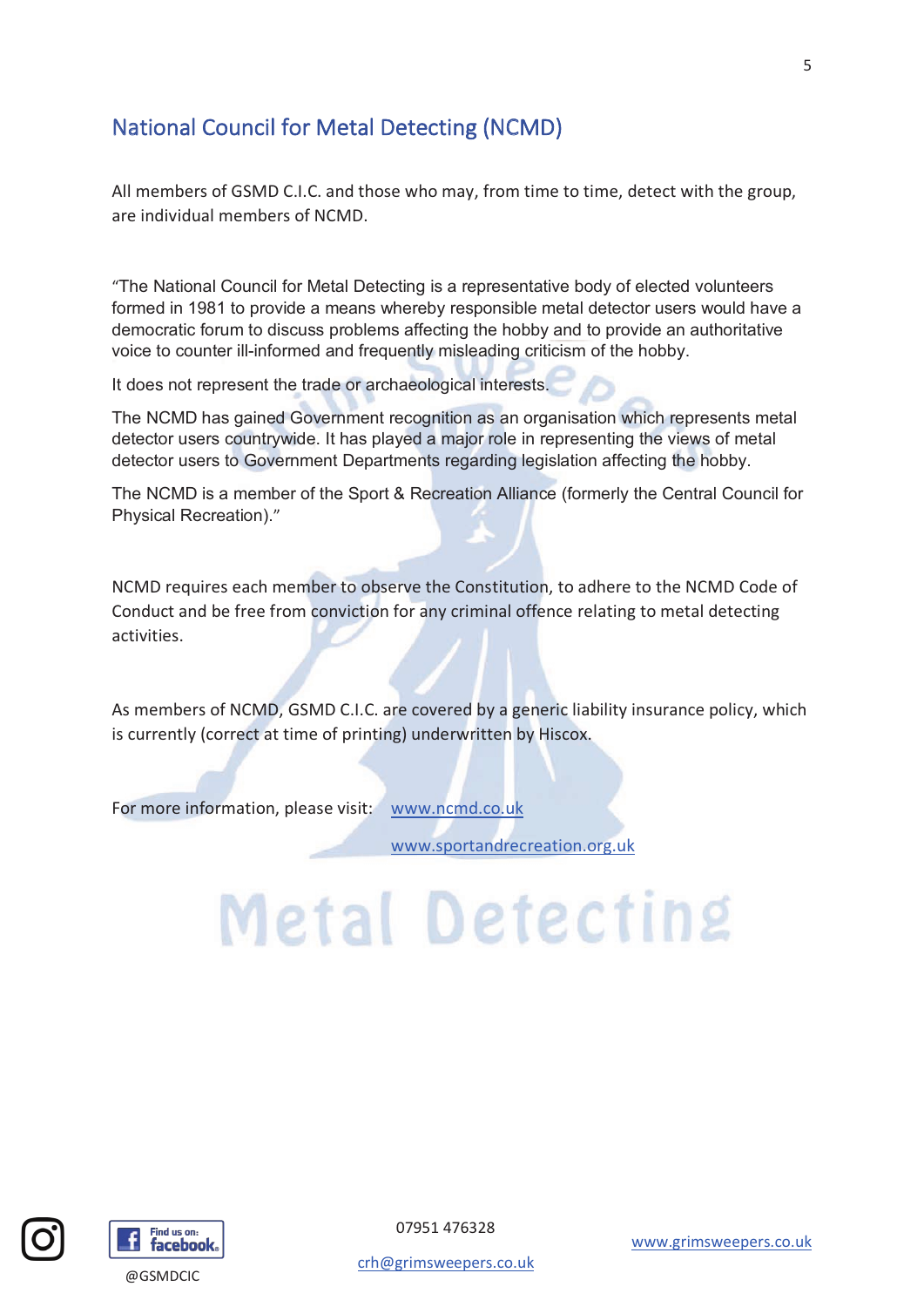### The Portable Antiquities Scheme

We all fully support this scheme.

"The Portable Antiquities Scheme is a voluntary scheme to record archaeological objects found by members of the public in England and Wales. Every year many thousands of objects are discovered, many of these by metal-detector users, but also by people whilst out walking, gardening or going about their daily work. Such discoveries offer an important source for understanding our past." eep

All finders of gold and silver objects, and groups of coins from the same spot, that are over 300 years old, have a legal obligation to report such items under the Treasure Act 1996.

This does not mean the exact location of the finds, the landowner or farm name have to be declared.

Please also visit: www.finds.org.uk

#### **Reporting Finds**

GSMD C.I.C. regularly report our find to the local finds liaison officer; should any of our members ever be so lucky enough to make a find that comes under the category of "treasure", the system works like this...

The finds liaison officer is the detectorists point of contact who will notify the local coroner, who will, in turn, open an inquest. The result of the inquest will normally depend on the report which is written by the British Museum, who will guide the coroner to his decision. If the find is of value/interest to the British Museum, or even a local museum, it will normally be declared a "treasure trove"; when that happens, the Treasure Valuations Committee will assess the find. Upon valuation, the finder will be awarded that amount, and in turn (where there is an agreement in place with the landowner) the finder will split the monies in accordance with that agreement.

GSMD C.I.C. is aware of a detectorist from a group based in the North East of England, who found a  $13<sup>th</sup>$  Century ring – the valuation was expected to reach five figures!

Please note that these are once in a lifetime finds - don't hold your breath!!





07951 476328

www.grimsweepers.co.uk

6

@GSMDCIC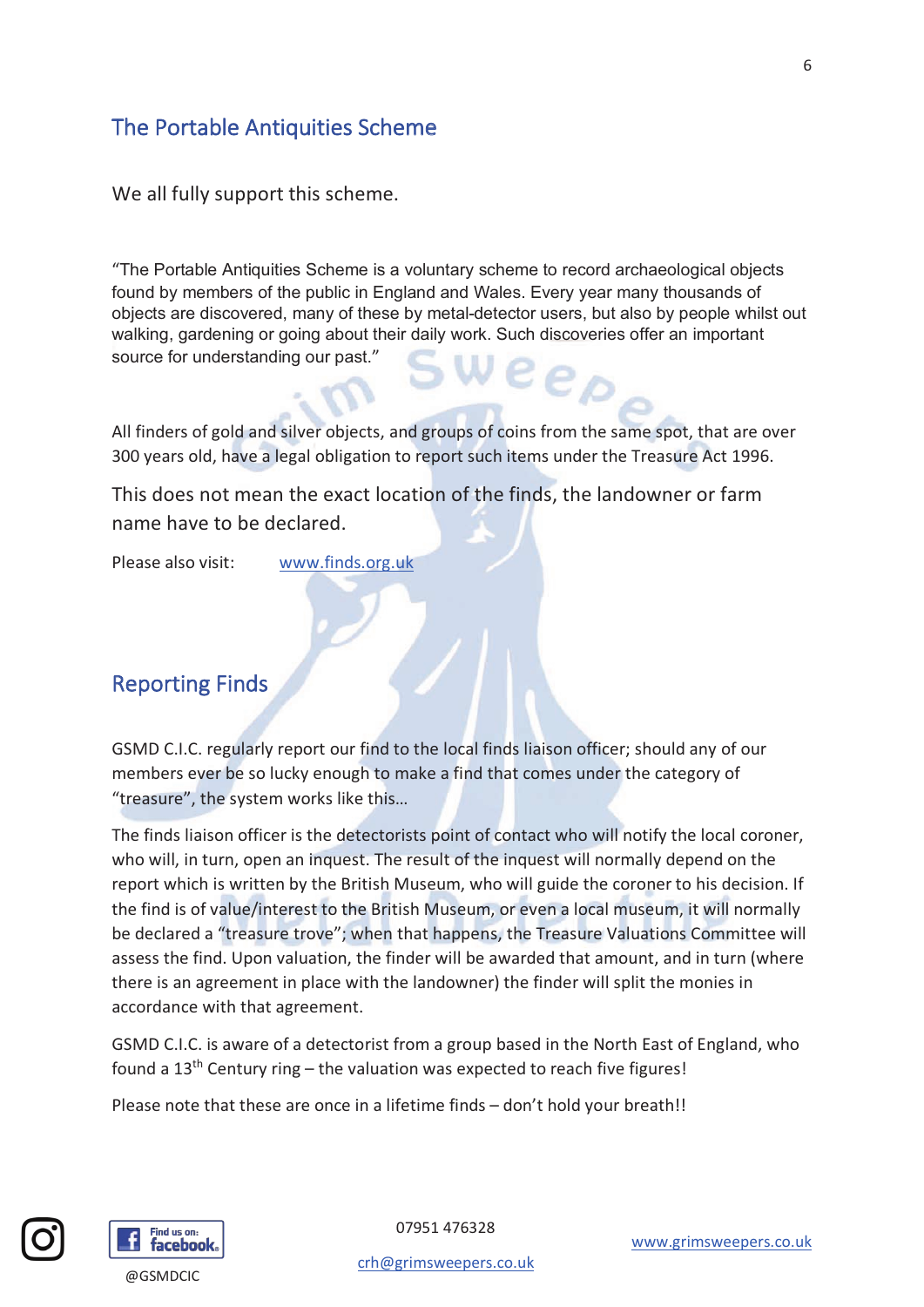### **Treasure Valuations Committee**

To encourage responsible behaviour by detectorists, the likely market value of each Treasure Find is established by the independent Treasure Valuation Committee.

The Committee is made up of experts in various types of antiquity likely to be inspected, an official from the leading metal detectorist body, and an expert on museums and their collections.

The Committee values each Treasure Find on the basis of 'willing buyer / willing seller' and expects Treasure Finds to have only had a light cleaning to help its identification. The finder, the find site owner (landowner), and the acquiring museum are all informed of the valuation.

Once all parties have accepted the valuation, the museum is invoiced for the agreed amount. As soon as the Crown receives the agreed valuation, ownership of the Treasure item passes to the museum; it is this sum that is paid, ex-gratia, to the finder and find site owner (landowner).

This process can take months - and usually does.

# **Metal Detecting**





07951 476328

www.grimsweepers.co.uk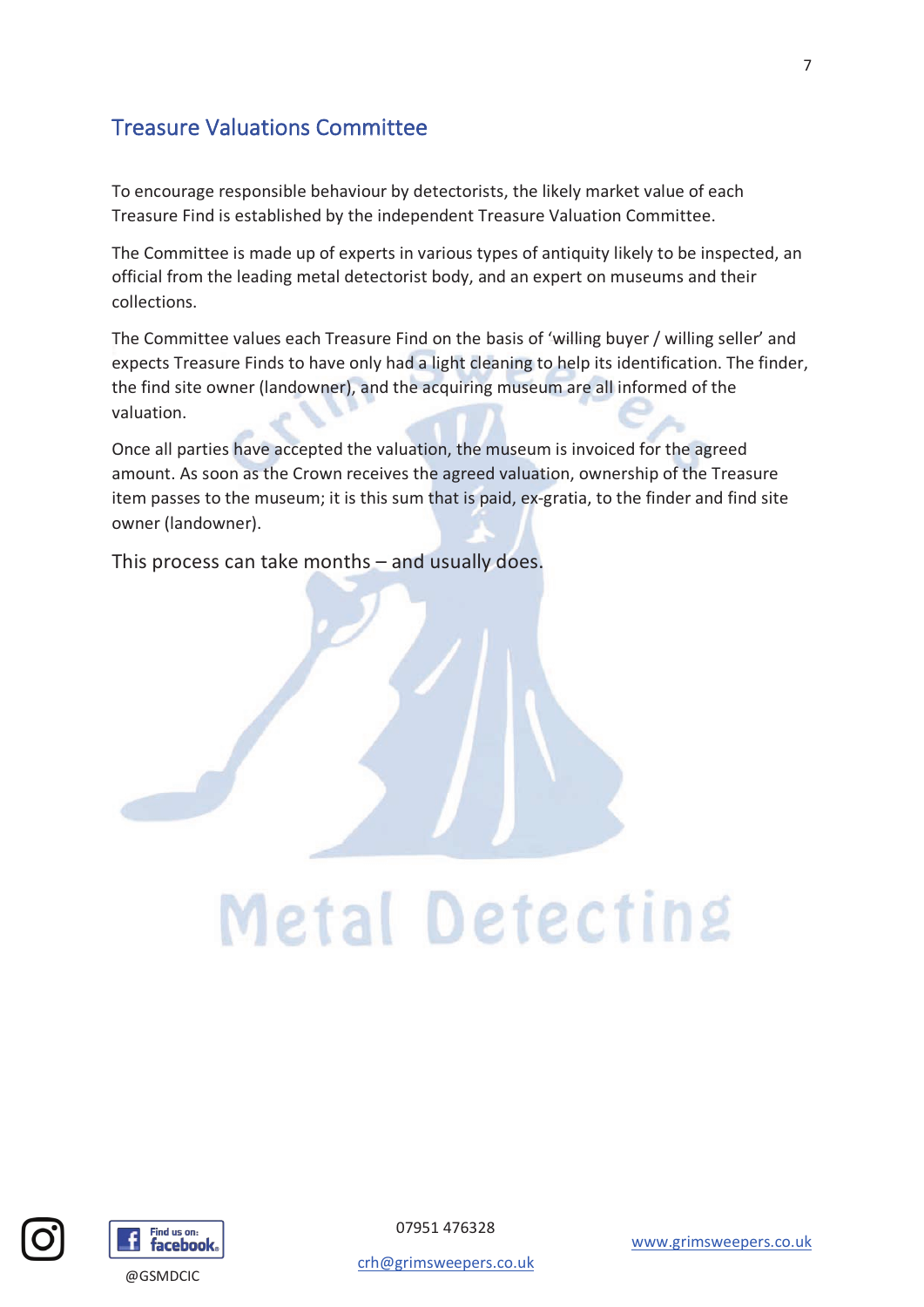#### **Our Equipment**

The technology for metal detectors, as for almost all electrical equipment, has advanced at an incredible rate over the past few years. Programmes can even be sent via email from one machine to another now. The complex programmes can be adapted to suit given soil conditions, weather and above ground field types (stubble, ploughed, grass, etc.). All of the machines used by GSMD C.I.C. reject iron objects, as they are of no interest to a metal detectorist.

The digital displays also help to determine the size, depth and metal type of an individual target, which we can then pin point using another device, to retrieve it from a relatively small area; the equipment can work at various depths and we usually work up to 12 inches deep. These smart machines can be programmed to reject any false targets a particular field may have, such as iron; but even ring pulls from drinks cans, if your focus is copper. This doesn't work all the time, but that's where it gets interesting and you start learning much more about the equipment and your skills develop.

Our machines do not interfere with any other electrical equipment, cause no damage to crops and because we work with headphones, they cause no disturbance to livestock and neighbours.



## **Metal Detecting**





**Pro Pointer** 





@GSMDCIC

07951 476328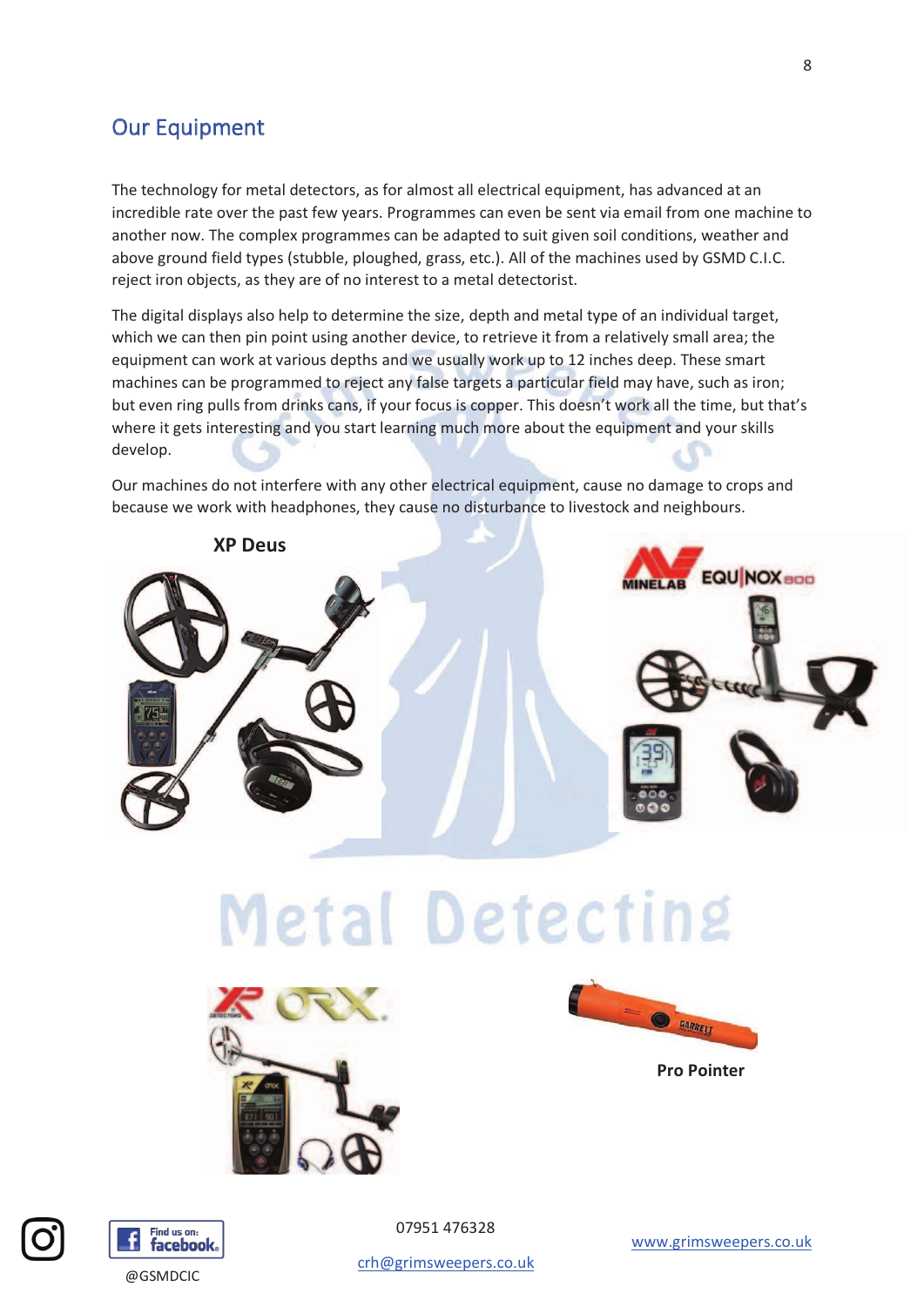#### **Coins of Britain**

Many hundreds of coin types have been in circulation throughout Britain since the first coins appeared in our country in about 150 BC. The first coins were made in the northern Gaul (Belgica) and imported mainly to the south east areas of England; these are known as Gallo-Belgic staters and are derived from coins on the Macedonian gold staters of Phillip II (359-356 BC).

Coin production began in Britain at the very end of the second century BC, made from both gold and silver, their exact use at the time is unknown.

The different tribes that ruled Britain soon had their own identifiable coins, which were in circulation when the Roman conquest of Britain began in 43 AD. The initial military contact between the two cultures had taken place almost a century before, and commercial integration developed quickly, as is evident from the Romanisation of the British Celtic coinage in the final decades of their production. Roman coinage was imported originally, but it didn't take long for mints to open across Britain. Coins in silver and bronze are quite common, with occasional gold coins, being found from this period.

With the withdrawal of the Romans early in the fifth century, and the gradual decline in the administration, there was rapid deterioration of the money supply. In the mid-600's, gold tremisses started to appear and later silver coins were introduced.

Most of the Anglo-Saxon Kings from 780 onwards, produced their own coinage and we can identify the individuals, the mints and towns they were produced in.

Even when William I arrived in Britain in 1066, he kept the Anglo-Saxon mint system. William I coins are rare but do turn up in different locations around the UK. It was not until the 12<sup>th</sup> century that a gradual transition from regional to centralised minting took place, at this time there were approximately 70 mints operating in Britain. These hammered coins were made of silver and gold and this system of hammering the coins remained until the reign of Charles II, although some "milled" coins were produced during the reign of Queen Elizabeth I. Thereafter, all coins were mass produced milled coins, and the introduction of copper and bronze coins became very common place.

In 1947, to repay the bullion lent by the USA during the 1939-1945 war, the last of our silver coins were replaced with cupro-nickel coins of the same type and weight.





crh@grimsweepers.co.uk

 $\mathsf{q}$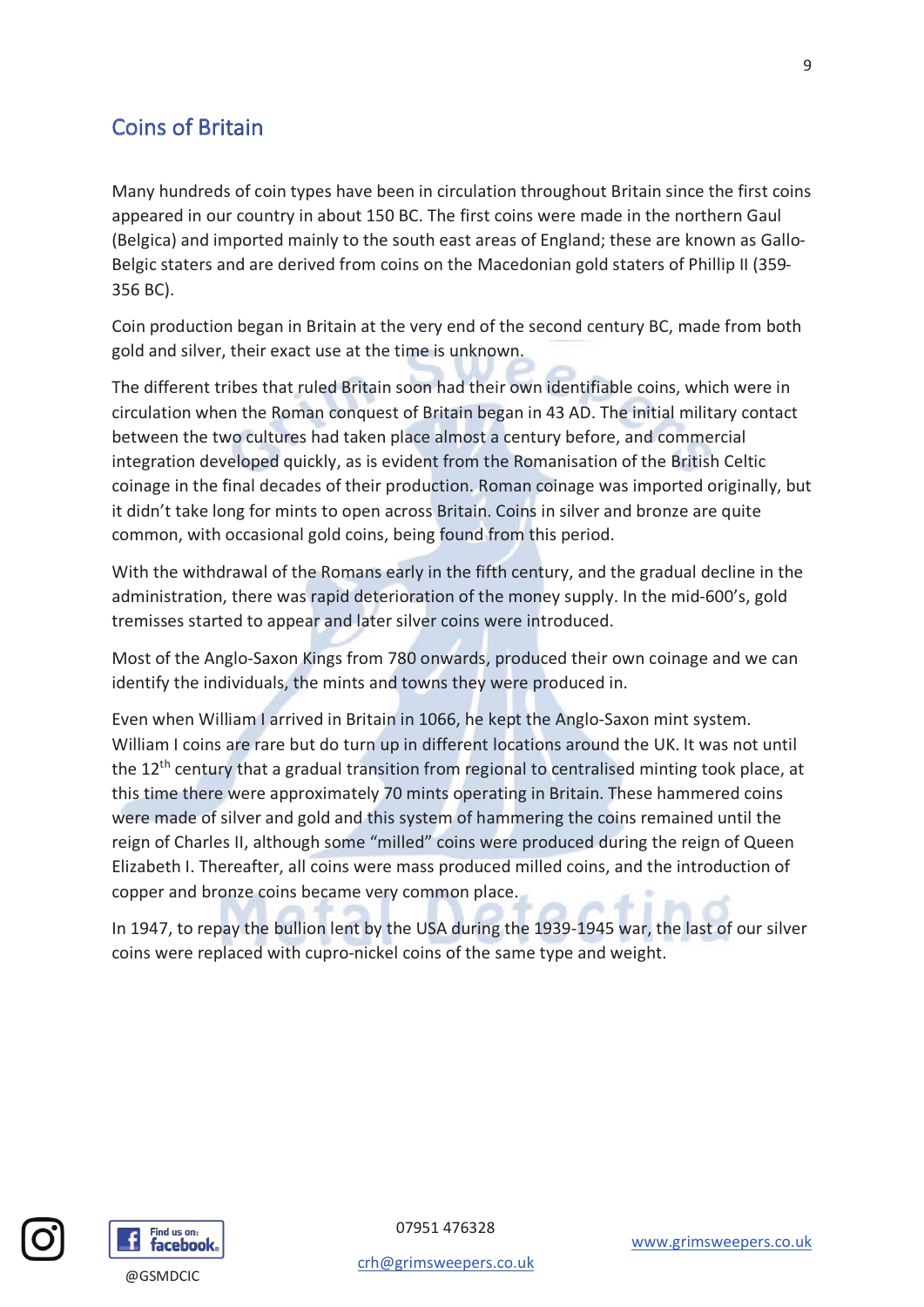### Rulers of England Through the Ages 1066-1685









W



William I

William II

Henry I

Stephen Henry II **Richard I** 

John









Henry III

Edward I

**Edward II Edward III** 

**Richard II** 

**Henry IV** 

**Henry V** 



**Henry VI** 

**Edward IV** 

**Edward V Richard III** 



**Charles I** 

**Henry VIII** 

**Edward VI** 



Mary with Phillip



Elizabeth I





James I



Cromwell



**Charles II** 





07951 476328

crh@grimsweepers.co.uk

www.grimsweepers.co.uk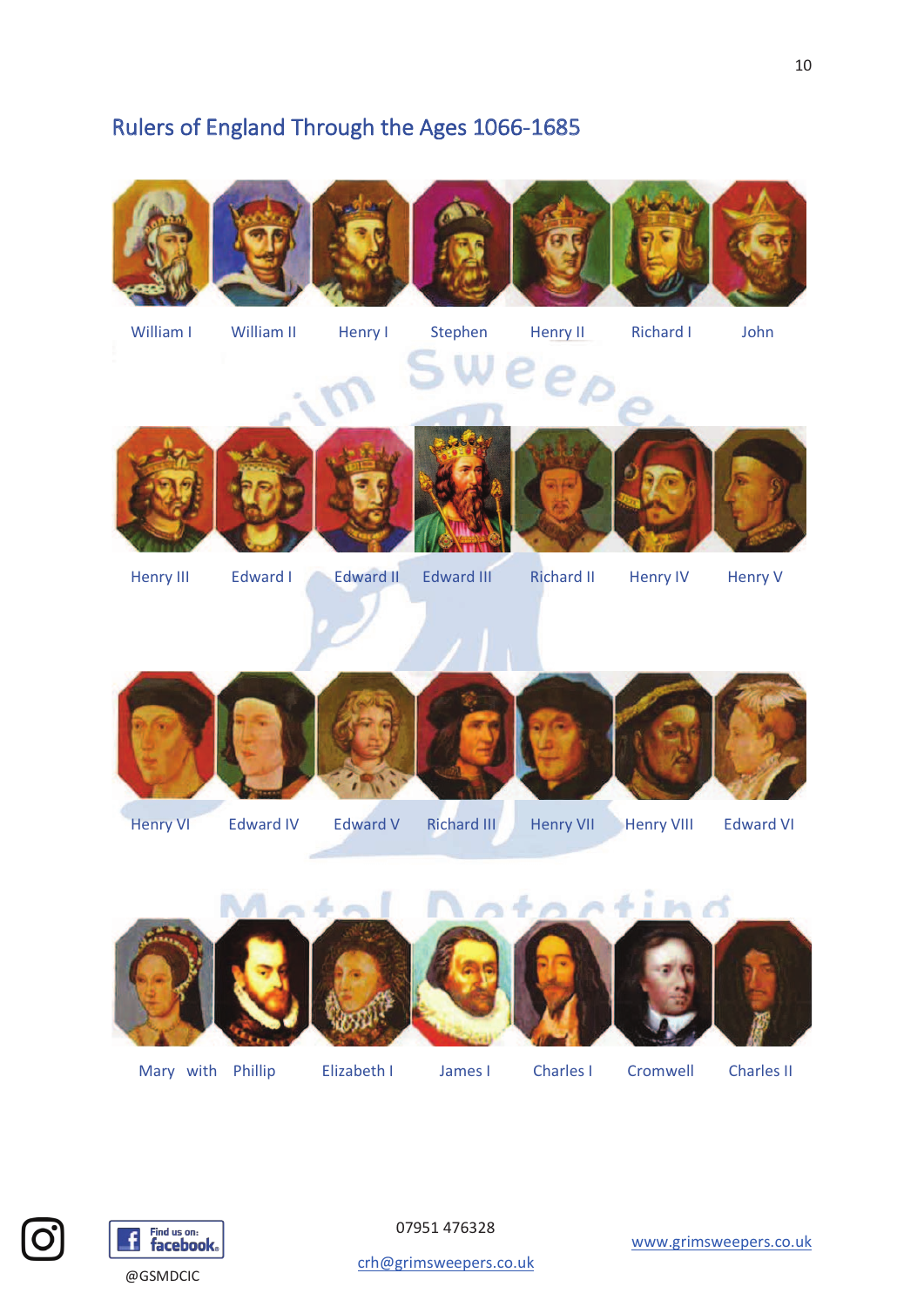### **Hammered Coins of England**



The Rose Ryal was a large gold coin struck during James I reign (1604-1619). It was worth 30 shillings (33 after 1612) and twice the value of the Spur Ryal. Similar in design to the Tudor sovereign, it has a rose on the reverse with the King enthroned on the obverse, instead of the usual head.





07951 476328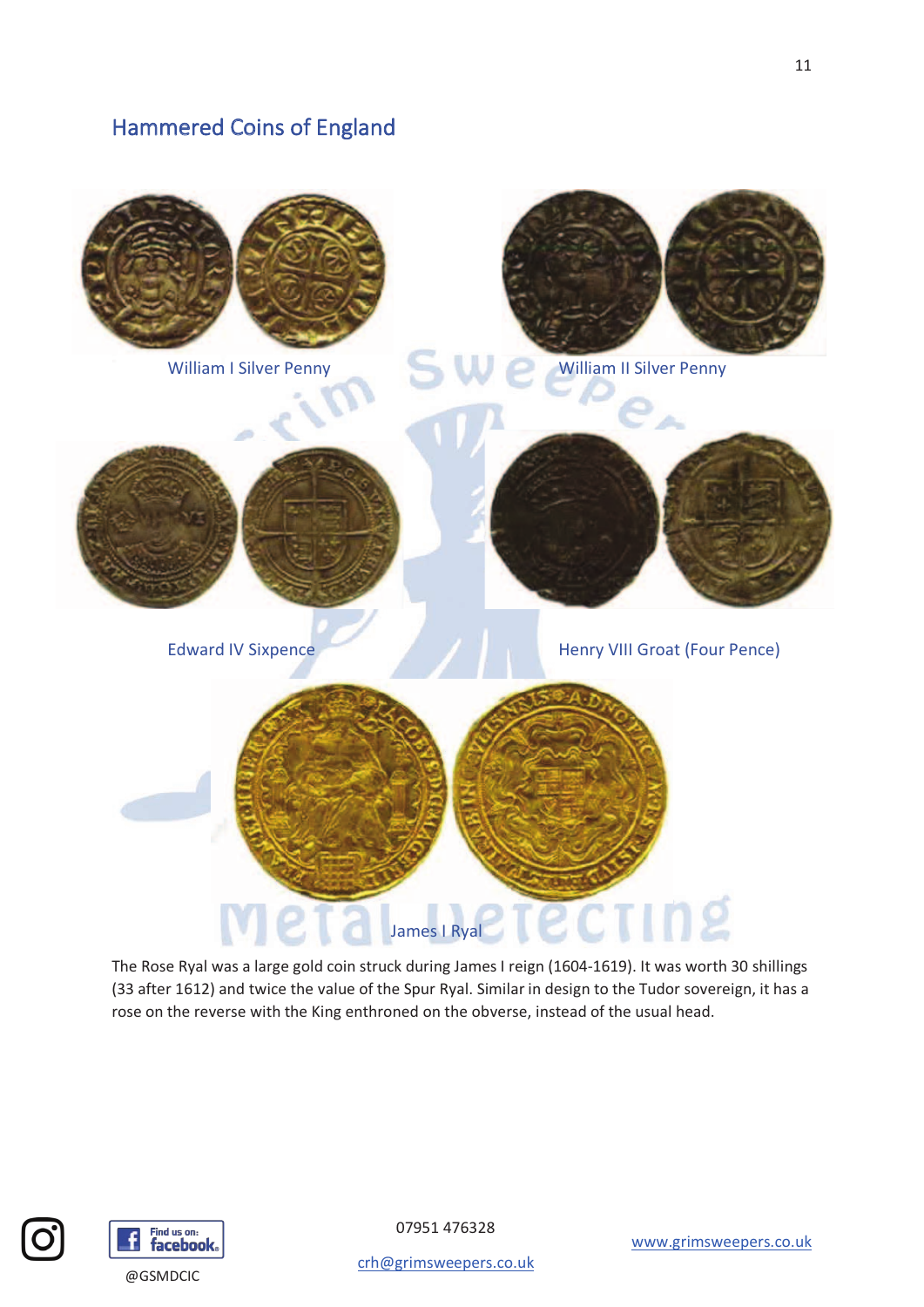### **20 BENEFITS OF METAL DETECTING**

| <b>01 REDUCES</b><br><b>STRESS LEVELS</b>                        | <b>02 INCREASES</b>         | <b>03 GETS THE</b><br><b>BLOOD PUMPING</b> | <b>04 IMPROVES</b><br>YOUR SOCIAL LIFE                                  |                                                                  |
|------------------------------------------------------------------|-----------------------------|--------------------------------------------|-------------------------------------------------------------------------|------------------------------------------------------------------|
| <b>20 INCREASES</b><br><b>FUNCTIONING OF THE</b><br><b>LUNGS</b> | <b>ENERGY LEVELS</b>        |                                            |                                                                         | <b>05 HELPS TO</b><br><b>MAINTAIN YOUR</b><br><b>WEIGHT</b>      |
| <b>19 CAN IMPROVE</b><br><b>QUALITY OF SLEEP</b>                 | $\mathcal{L}^{\mathcal{N}}$ |                                            | weeper                                                                  | <b>06 CAN REDUCE</b><br>THE CHANCE OF<br><b>DIABETES</b>         |
| <b>18 STRENGTHENS</b><br><b>BONES AND MUSCLES</b>                |                             |                                            |                                                                         | <b>07 HELPS PREVENT</b><br><b>OBESITY</b>                        |
| 17 HELPS TO BOOST<br><b>YOUR MOOD</b>                            |                             |                                            | <b>08 INCREASES THE</b><br><b>BODY'S EXPOSURE TO</b><br><b>VITAMIND</b> |                                                                  |
|                                                                  |                             |                                            |                                                                         | 09 CAN HELP<br><b>REDUCE THE RISK OF</b><br><b>HEART DISEASE</b> |
| 16 CAN IMPROVE<br><b>BLOOD PRESSURE</b>                          |                             |                                            | etecting                                                                | $10$ CAN LIFLD                                                   |

15 WALKING CAN **SPARK CREATIVITY** 

> 14 IMPROVES **QUALITY OF LIFE**

> > 13 CAN HELP BOOST YOUR IMMUNE SYSTEM

**12 IMPROVES COORDINATION AND BALANCE** 

11 GIVES YOU TIME TO

10 CAN HELP **REDUCE ANXIETY** 





@GSMDCIC

07951 476328

crh@grimsweepers.co.uk

**PRACTICE SELF-CARE**